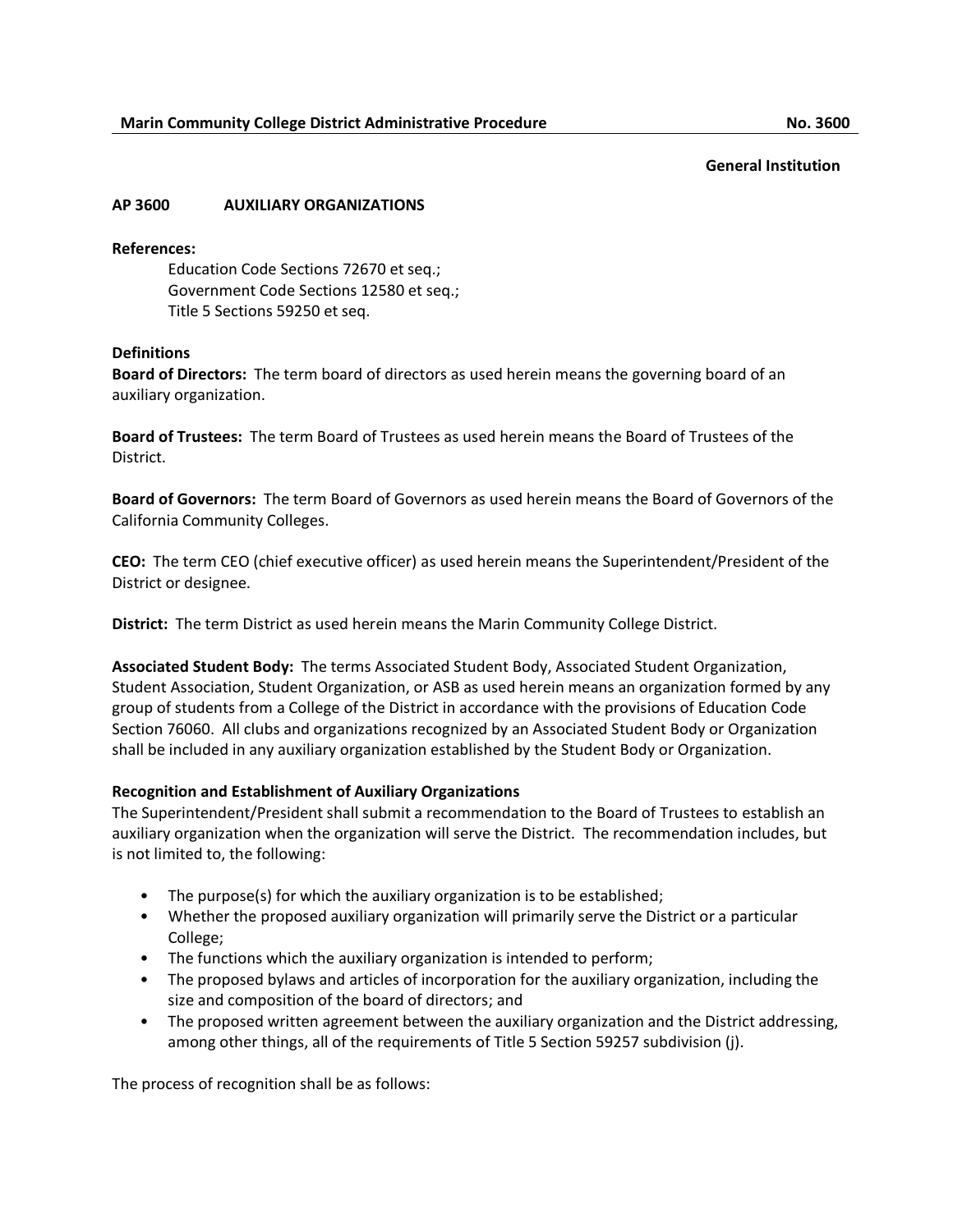- When the Superintendent/President receives a request to establish an auxiliary organization, the Superintendent/President shall submit a recommendation concerning the establishment of the organization to the Board of Trustees within three months.
- The Board of Trustees shall hold a public hearing on each recommendation concerning the establishment of an auxiliary organization.
- At a subsequent scheduled meeting after the public hearing, the board shall announce its decision concerning the establishment of the organization, and, if approved, authorize the functions it may perform, identify the number and category or categories of the board of directors and approve contractual arrangements.

At such time as the District recognizes an auxiliary organization, it shall submit to the California Community Colleges Chancellor's Office any written agreements with the auxiliary organization, as well as the articles of incorporation, bylaws, or other governing instruments.

# **Recognized Services, Programs and Functions**

Auxiliary organizations may be recognized and established by the Board of Trustees to perform services, programs and functions which are an integral part of the community college educational programs. The following supportive services and specified programs have been determined to be appropriate:

- Student association or organization activities;
- Bookstores;
- Food and campus services;
- Student union programs;
- Facilities and equipment, including parking;
- Loans, scholarships, grants-in-aid;
- Workshops, conferences, institutes and federal and specially funded projects;
- Alumni activities;
- Supplementary health services;
- Gifts (cash and in-kind), bequests, endowments and trusts; and
- Public relations programs.

This section shall not be construed to prohibit an auxiliary organization from taking actions essential to satisfy the non-profit corporation or tax laws of the State of California or the Federal tax laws.

Operations of commercial services on a campus shall be self-supporting when operated by an auxiliary organization.

### **Authority and Responsibility of Auxiliary Organizations**

All services, programs, and activities that may be undertaken by an auxiliary organization must be for the purposes of providing activities that are an integral part of the community college educational programs. For example, upon Board of Trustees approval, an auxiliary organization may assume any of the services, programs, and activities listed in these procedures in order:

• To provide the fiscal means and the management procedures that allow the District to carry on educationally related activities not normally funded by State apportionment or County property taxes;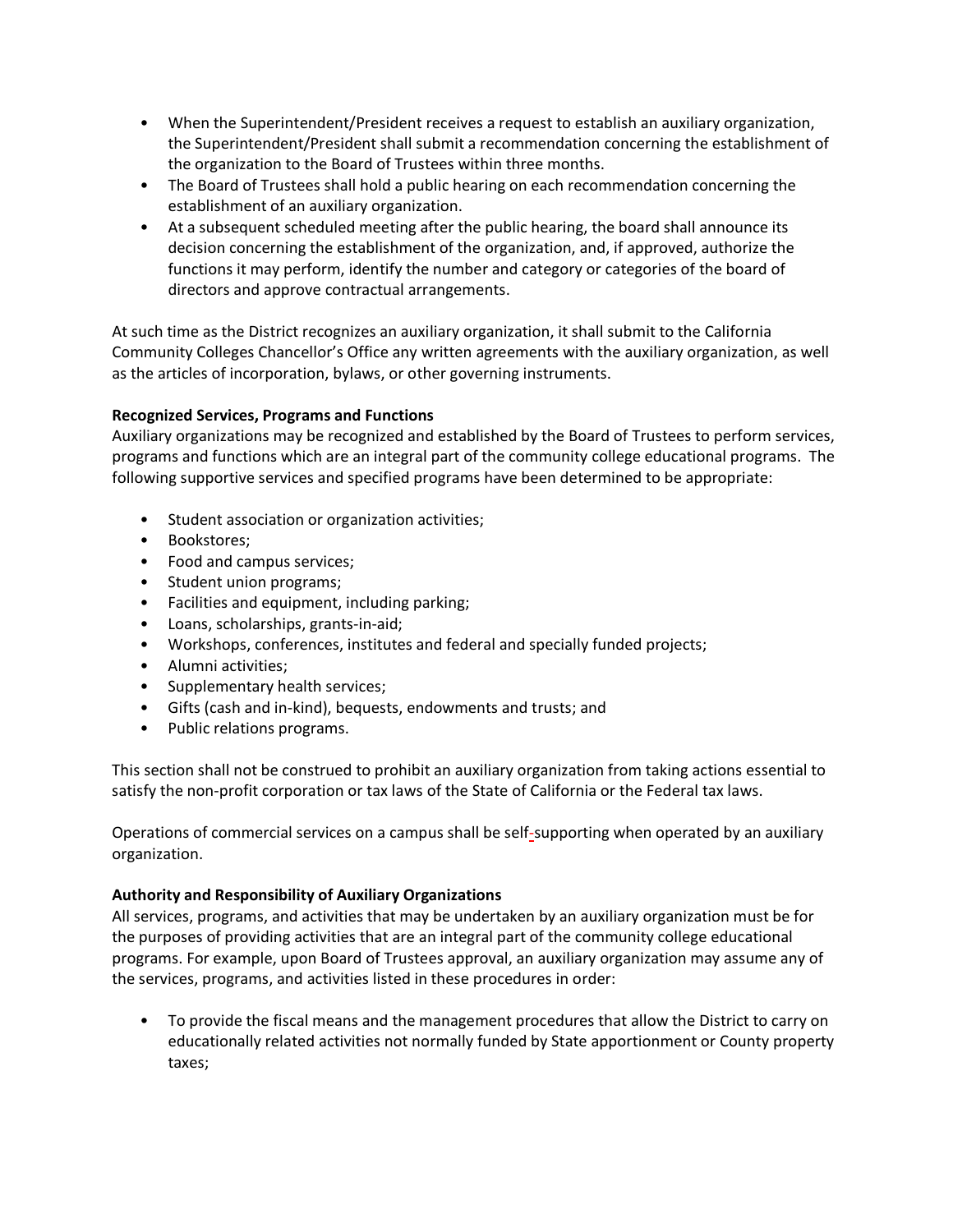- To eliminate the undue difficulty that would otherwise arise under the usual governmental budgetary, purchasing and other fiscal controls except as expressly prohibited by the Education Code or Title 5, or the District's procedures; or
- To provide fiscal procedures and management systems that allow effective coordination of the auxiliary activities with the District in accordance with sound business practices.

## **Composition of Boards of Directors**

The board of directors of each auxiliary organization shall have the following composition:

Student Associations or Organizations: The board of directors shall consist primarily of students. The Director of Student Activities and Advocacy may attend and participate in meetings of the board of directors in order to advise on policy and to provide for the control and regulation required by Education Code Section 76060.

Other Auxiliary Organizations: Any other District approved auxiliary organization that is established pursuant to Section 72670 et seq. of the Education Code shall have a board of directors appointed in accordance with the organization's articles of incorporation or bylaws and consisting of voting membership from one or more of the following categories: administration, staff; members of the community; students.

The size of the board of directors of an auxiliary organization shall be at least large enough to accommodate the one or more categories from which board members are selected.

The board of directors shall have the advice and counsel of at least one attorney admitted to practice in California and at least one certified public accountant. Upon being notified of the certified public accountant selected by an auxiliary organization, the District shall forward the applicable auditing and reporting procedures to the selected certified public accountant.

### **Conduct of Boards of Directors**

No member of the board of directors of an auxiliary organization shall be financially interested in any contract or other transaction entered into by the board of which he/she is a member. Any contract or transaction entered into in violation of this section is void.

No contract or other transaction entered into by the board of directors of an auxiliary organization is void under the provisions of Education Code Section 72677; nor shall any member of such board be disqualified or deemed guilty of misconduct in office under such provisions, if pursuant to Education Code Section 72678 both of the following conditions are met:

- The fact of such financial interest is disclosed or known to the board of directors and noted in the minutes, and the board thereafter authorizes, approves, or ratifies the contract or transaction in good faith by a vote sufficient for the purpose without counting the vote or votes of such financially interested member or members.
- The contract or transaction is just and reasonable as to the auxiliary organization at the time it is authorized or approved.

The provisions of Education Code Section 72678 shall not be applicable if any of the following conditions are met: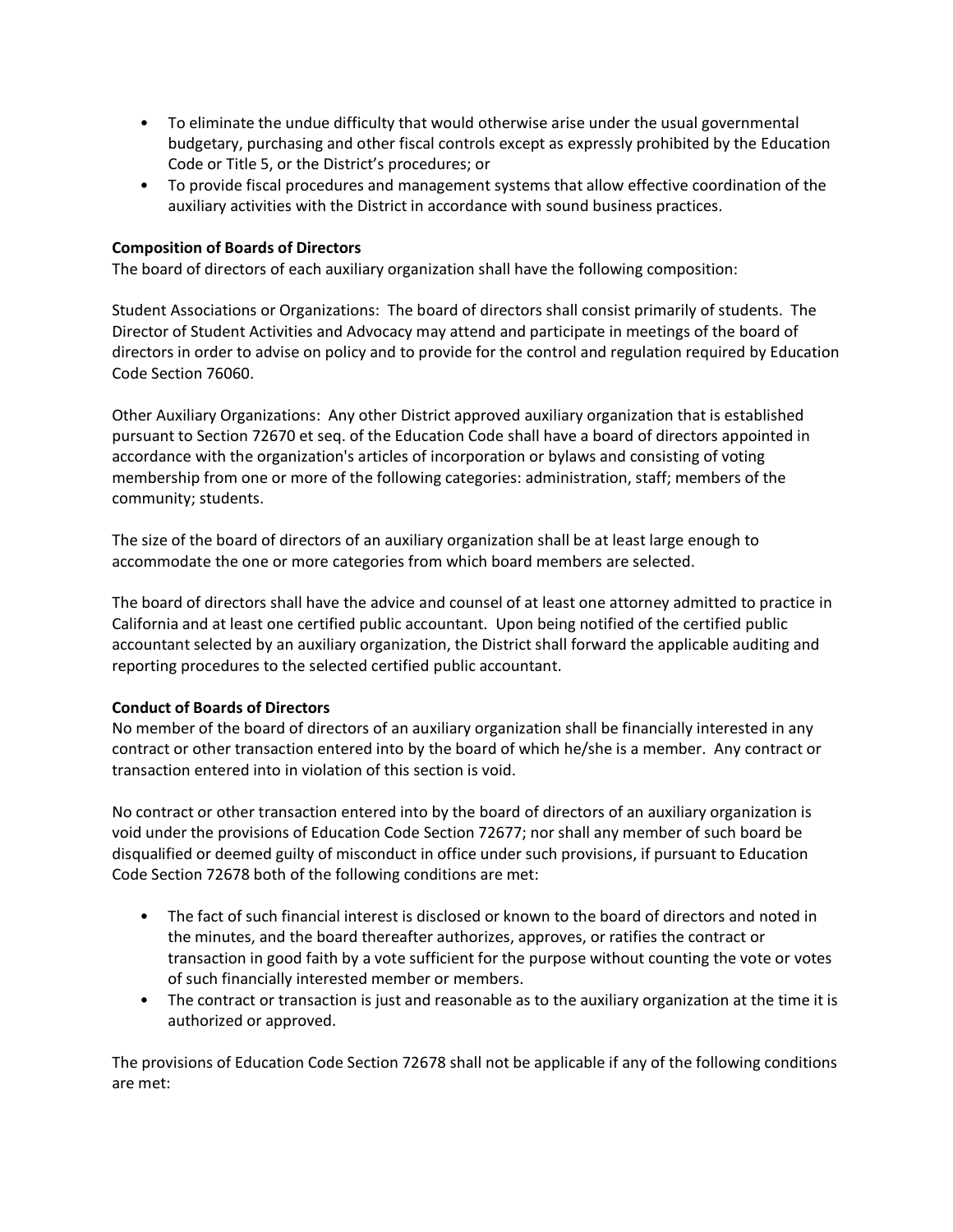- The contract or transaction is between an auxiliary organization and a member of the board of directors of that auxiliary organization.
- The contract or transaction is between an auxiliary organization and a partnership or unincorporated association of which any member of the governing board of that auxiliary organization is a partner or in which he/she is the owner or holder, directly or indirectly, of a proprietorship interest.
- The contract or transaction is between an auxiliary organization and a corporation in which any member of the board of directors of that auxiliary organization is the owner or holder, directly or indirectly, of five percent or more of the outstanding common stock.
- A member of the board of directors of an auxiliary organization is interested in a contract or transaction within the meaning of Education Code Section 72677 and without first disclosing such interest to the governing board at a public meeting of the board, influences or attempts to influence another member or members of the board to enter into the contract or transaction.

It is unlawful for any person to utilize any information, not a matter of public record, which is received by the person by reason of his/her membership on the board of directors of an auxiliary organization, for personal pecuniary gain, regardless of whether he/she is or is not a member of the board at the time such gain is realized.

To help ensure compliance with these provisions, the Board of Directors of any auxiliary organization should adopt a conflict of interest policy. Each director must review and acknowledge the conflict of interest policy annually. The conflict of interest policy may address, among other things, the following: appropriate board conduct, gifts, confidentiality, fiduciary responsibilities, and conflicts of interest.

## **Bylaws**

The bylaws of an auxiliary organization shall include, but not be limited to, specifying:

- The number of members of the board of directors, the categories from which members shall be selected and the method by which they shall be selected.
- The size of the board of directors.
- That at least one public business meeting will be held each quarter.
- The time table for the preparation and adoption of its program and annual budget and the submission of both for review to the Superintendent/President.
- That an attorney admitted to practice in this state and a licensed certified public accountant shall be selected to provide advice and counsel to the board of directors. Each shall have experience appropriate to the responsibility and shall have no financial interest in any contract or other transaction entered into by the board which he/she serves. Neither the attorney nor the certified public accountant needs to be a member of the board of directors.
- The procedures for approving expenditures.
- The procedures for accepting gifts, donations, bequests, trusts and specially funded grants and other income.

### **Master Agreement between District and Auxiliary Organizations**

In the recognition and establishment of an auxiliary organization, there shall be a written agreement between the District and the auxiliary organization which sets forth the purposes of the auxiliary organization as permitted under this Regulation, and Title 5 Section 59259.

Should an auxiliary organization provide more than one service, program or function, such service, program or function may be authorized in one of more written contracts with the District. Such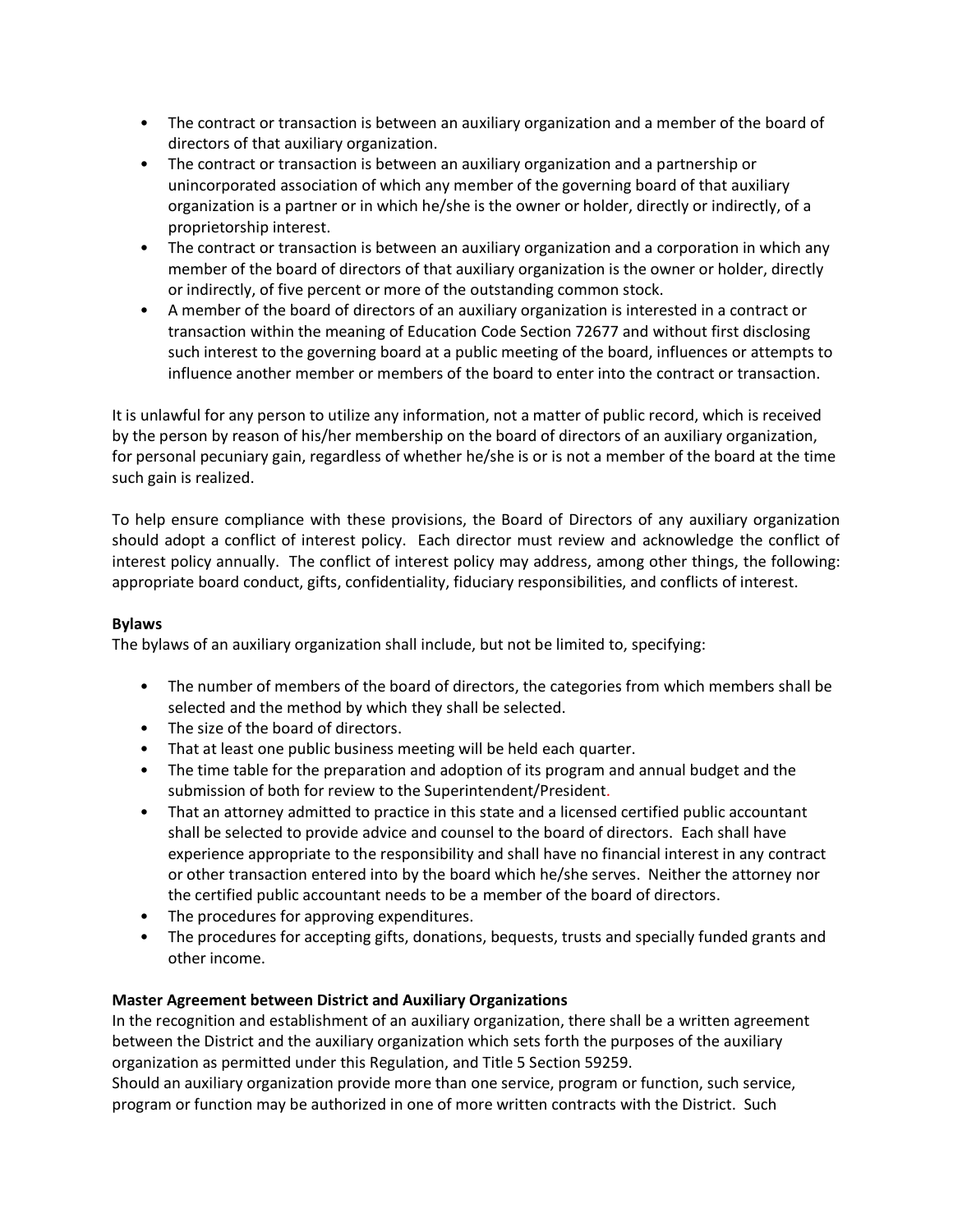services, programs and functions thereby performed by an auxiliary organization may also be part of a joint powers agreement in accordance with Education Code Section 72671 and Government Code Sections 6500 et seq.

An auxiliary organization shall provide only those services, programs or functions authorized by a written agreement. No other service, program or function shall be permitted or performed unless a written agreement between the District and the auxiliary organization is amended to provide otherwise.

The agreement shall include, but is not limited to, the following provisions:

- The services, programs, or functions the auxiliary organization is to manage, operate or administer.
- A statement of the reasons for administration of the functions by the auxiliary organization instead of by the District under usual District procedures.
- The areas of authority and responsibility of the auxiliary organization and the District or College.
- The facilities and services to be made available by the District to permit the auxiliary organization to perform the services, programs or functions specified in the written agreement.
- The charge or rental to be paid to the District by the auxiliary organization for the facilities used or services provided in connection with the performance of its function. The charge or rental specified shall be identified in sufficient time before it is incurred so that the organization may determine to what extent it is liable.
- Full reimbursement to the District for services performed by the District or by District employees in support of the auxiliary organization. No more than 50% of the reimbursement may be made in the form of non-monetary benefits that the auxiliary organization provides to the District, such as increased community awareness or other such benefits that are agreed upon by authorized District officials and the auxiliary organization. The District shall assign a good-faith reimbursement value to such non-monetary benefits. Student body auxiliary organizations may be exempt from reimbursing all or any portion of the costs for such services, unless the organization was established as an "auxiliary organization" pursuant to Education Code Sections 72670 et seq.
- Simple and equitable methods of proration where services are performed by District employees for the organization shall be mutually determined.
- A simple and stable mutually agreed upon method of determining in advance to what extent the organization shall be liable for indirect costs relating to specially funded programs (including federally sponsored programs.).
- The responsibility for maintenance and payment of operating expenses.
- Proposed expenditures for public relations or other purposes which would serve to augment District appropriations for operation of the District. With respect to these expenditures, the auxiliary organization may expend funds in such amount and for such purposes as are approved by the board of directors of the auxiliary organization. The board of directors shall file with the Superintendent/President a statement of such policy on accumulation and use of public relations funds. The statement shall include the policy and procedure on solicitation of funds, source of funds, amounts, and purpose for which the funds will be used, allowable expenditures, and procedures of control.
- The disposition to be made of net earnings derived from the operation of the auxiliary organization, including earnings derived from facilities owned or leased by the auxiliary organization, and provisions for reserves.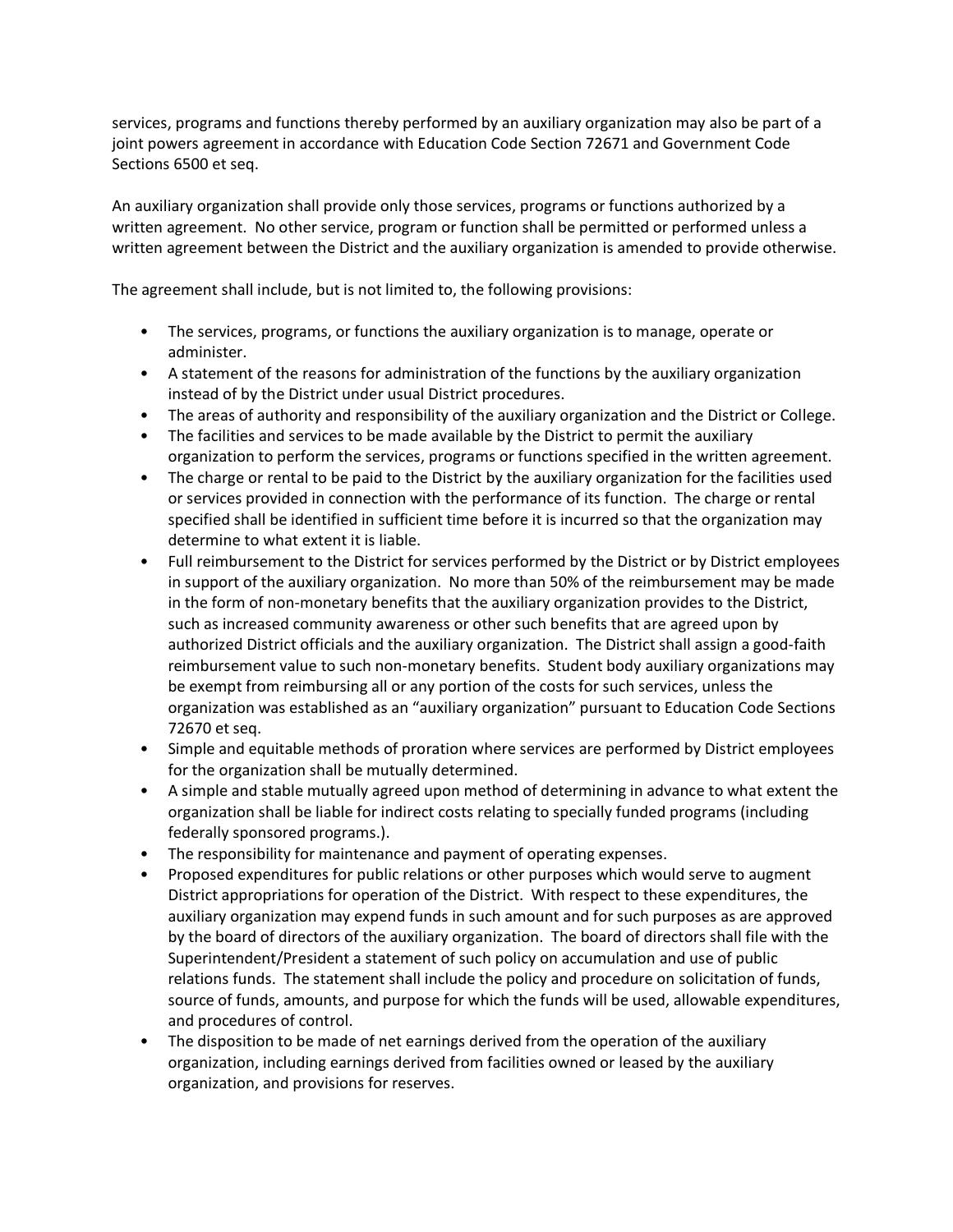- The disposition to be made of net assets and liabilities on dissolution of the auxiliary organization or cessation of the operations under the agreement.
- The covenant of the auxiliary organization to maintain its organization and to operate in accordance with Education Code Sections 72670-72682 and with Title 5 Sections 59250 et seq. as well as board policy and these procedures.
- The understanding that the auxiliary organization shall obtain the services and counsel of an attorney admitted to practice in the State of California whenever the need arises.
- The understanding that the auxiliary organization shall not enter into any contract or other business arrangement involving real property either by lease involving payments of more than \$25,000 per annum and duration terms of more than one year, or by purchase without prior notification and consultation with the Superintendent/President.

# **Personnel**

Each auxiliary organization shall develop general regulations to govern its operations, including policies and regulations concerning the salaries, working conditions and benefits of its employees.

The aforesaid regulations shall not conflict with the implementing policies adopted by the Board of Trustees or with these procedures.

Except as otherwise provided in any board rules, the board of directors of each auxiliary organization shall, pursuant to Education Code Section 72672, provide salaries, working conditions and benefits for its full-time employees that are comparable to those provided District employees performing substantially similar services. For those full-time employees who perform services that are not substantially similar to the services performed by District employees, the salaries established shall be at least equal to the salaries prevailing in other educational institutions in the area or commercial operations of like nature.

Regular District employees may be employed by the auxiliary organization. District employees must resign or request a personal leave of absence from the District in order to accept employment with the auxiliary organization. District officers and employees who are required by the District's Conflict of Interest Code (AP 2712) to file disclosure of financial information are responsible to determine whether or not they are eligible to accept employment with the auxiliary organization immediately upon resignation from the District.

- **Educational Administrators or other Management Employees** may be granted a personal leave of absence for two semesters, which may be extended to a maximum of ten consecutive semesters
- **Classified management employees** may be granted a personal leave of absence for up to one year. This leave may not be extended beyond one year without the employee first having returned to active duty.
- **Academic (faculty) employees** may be granted personal leave of absence for two semesters. The leave may be extended for not more than six consecutive semesters.
- **Classified employees** may be granted a personal leave of absence for up to one year. This leave may not be extended beyond one year without the employee first having returned to active duty.

The board of directors of each auxiliary organization may provide retirement benefits different from those provided comparable District employees and may withhold retirement benefits or permanent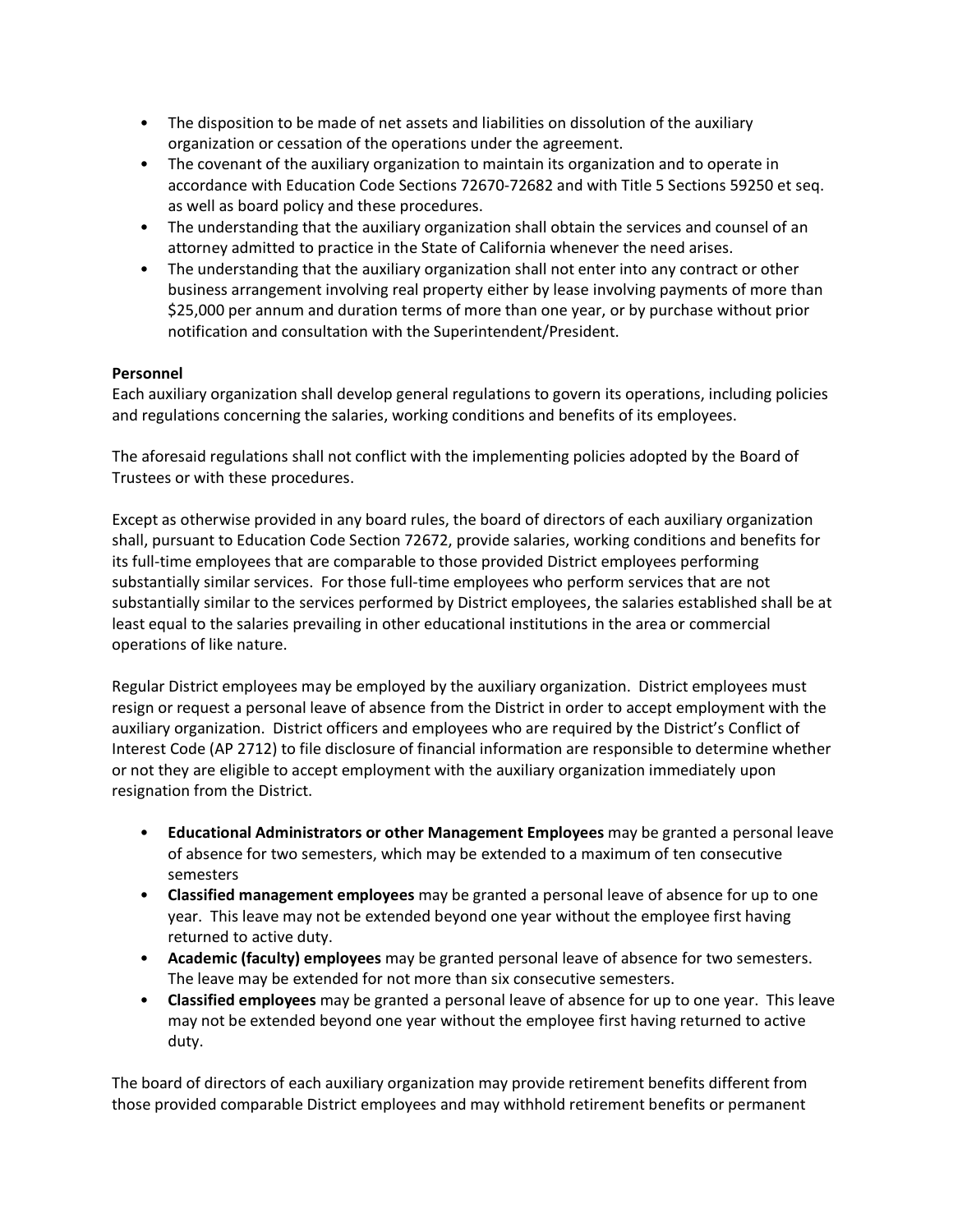status benefits or both from temporary employees and executive employees. For the purposes of this procedure, a temporary employee is:

- An employee employed for a specific research project, workshop, institute or other special project funded by any grant, contract or gift; or
- An employee whose contract of employment is for a fixed term not exceeding three years.

For the purposes of this procedure, an "executive employee" is any management employee with responsibility for the development and execution of the auxiliary organization's policies and includes, but is not limited to, general managers, business managers, directors and the like, as determined by the board of directors of each auxiliary organization.

Should retirement benefits be provided, they may but need not be provided by the Public Employees' Retirement System. Any newly created auxiliary organization is exempted from the requirement of providing retirement benefits for a period not to exceed three years from the date on which the Board of Trustees recognizes the establishment of such auxiliary organization.

An auxiliary organization may contract with the District for the services of a District employee and reimburse the District for that portion of the employee's full-time assignment (and corresponding benefits) that is spent in providing services.

### **Accounting and Reporting for Auxiliary Organizations**

The fiscal year of the auxiliary organization shall coincide with that of the District.

Each auxiliary organization shall develop an accounting system that is in accordance with generally accepted accounting principles.

The auxiliary organization shall implement financial practices that will assure its fiscal viability. Such standards shall include professional management, adequate working capital, adequate reserve funds for current operations, capital replacements, contingencies and adequate provisions for new business requirements.

Each auxiliary organization serving the District shall submit its programs and budgets for review at a time and in a manner specified by the Superintendent/President.

Funds derived from indirect cost payments shall only be appropriated with the specific approval of the Superintendent/President. All uses of such funds shall be regularly reported to the District's governing board.

Should the Superintendent/President determine that any program or appropriation planned by an auxiliary organization is not consistent with District policy, the program or appropriation shall not be implemented. Further, should a program or appropriation which has received approval, upon review, be determined by the Superintendent/President to be operating outside the acceptable policy of the Board of Governors or the District, then that program or appropriation shall be discontinued by direction of the Superintendent/President until further review is accomplished and an appropriate adjustment is made.

The board of directors of an auxiliary organization shall approve all expenditure authorizations.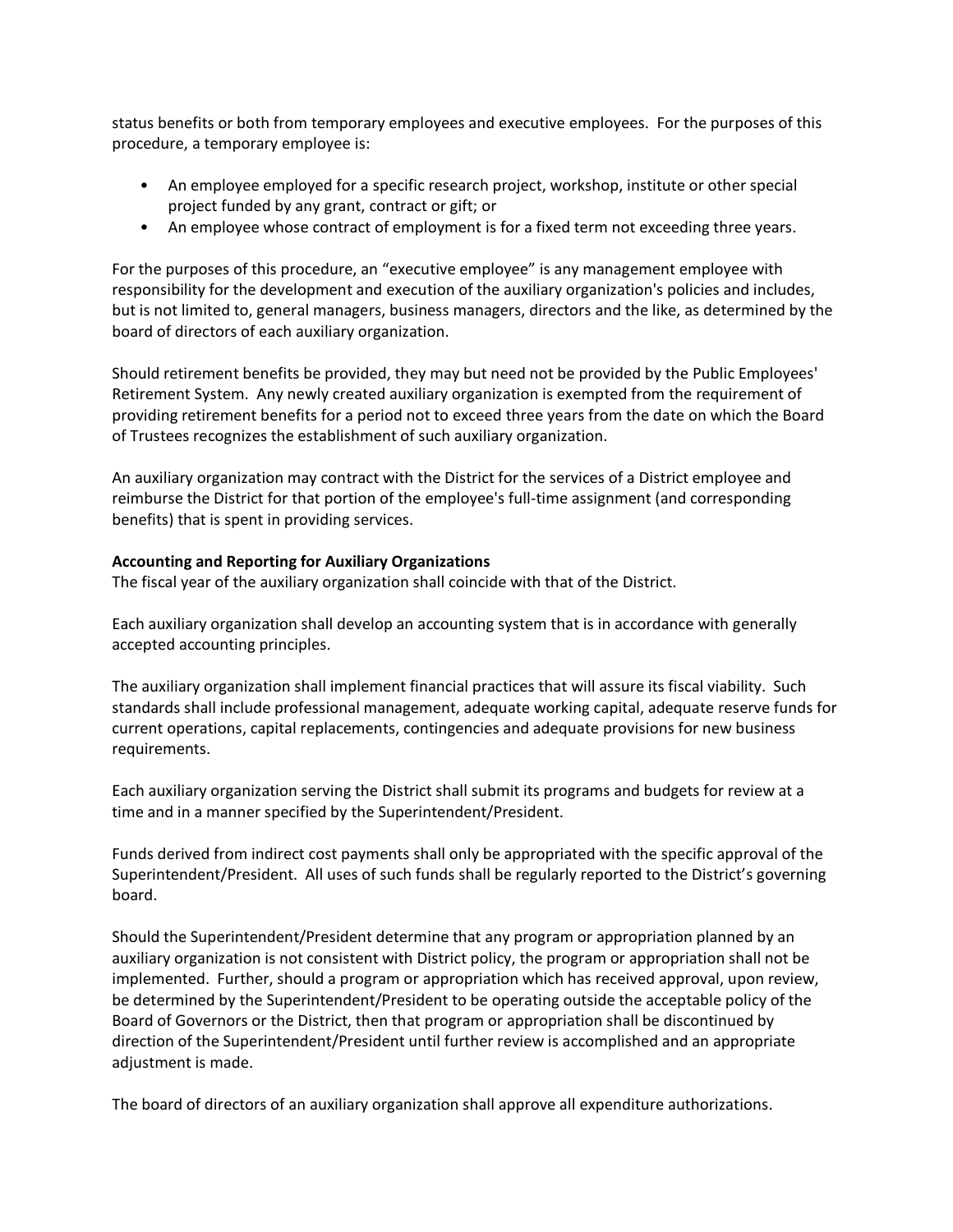If the auxiliary organization receives or accrues in any fiscal year gross revenue of two million dollars (\$2,000,000) or more, it shall also include in its bylaws an audit committee appointed by the board of directors. The audit committee may include persons who are not members of the board of directors, but the member or members of the audit committee shall not include any members of the staff, including the president or chief executive officer and the treasurer or chief financial officer. If the auxiliary committee has a finance committee, it must be separate from the audit committee.

Members of the audit committee shall not receive any compensation from the auxiliary in excess of the compensation, if any, received by members of the board of directors for service on the board and shall not have a material financial interest in any entity doing business with the auxiliary. Subject to the supervision of the board of directors, the audit committee shall be responsible for recommending to the board of directors the retention and termination of the independent auditor and may negotiate the independent auditor's compensation, on behalf of the board of directors.

The auxiliary organization must also make its annual audited financial statements available to the public in the same manner prescribed by IRS for Form 990 no later than nine months after the close of the fiscal year to which the statements relate.

The board of directors, or an authorized committee of the board, shall review and approve the compensation, including benefits, of the President or Chief Executive Officer and the Treasurer or Chief Financial Officer to assure that it is just and reasonable. This review and approval shall occur initially upon the hiring of the officer, whenever the term of employment, if any, of the officer is renewed or extended, and whenever the officer's compensation is modified. Separate review and approval shall not be required if a modification of compensation extends to substantially all employees.

### **Records and Annual Report of Auxiliary Organizations**

Personnel and payroll records shall be maintained as permanent records by each auxiliary organization.

Adequate records of all other transactions of an auxiliary organization shall be maintained for a minimum of five years, or as otherwise prescribed by any document retention policy adopted by the organization, which may set different retention periods. Transactions of the organization include, but are not limited to, purchases, disbursements, and investments.

An annual report shall be submitted to the Board of directors of the auxiliary organization and to the Superintendent/President by September 15. The report shall include, but is not limited to:

- All financial statements required to be filed with the California Community Colleges Chancellor's **Office**
- A comparison of budgeted and actual expenditures
- A description of major accomplishments of the organization
- A description of improvements proposed for operation of the organization.

Records maintained by an auxiliary organization shall be available to the public to inspect or copy at all times during the office hours of the auxiliary organization, pursuant to and with the exceptions provided in Education Code Sections 72690 et seq.

### **Annual Audit**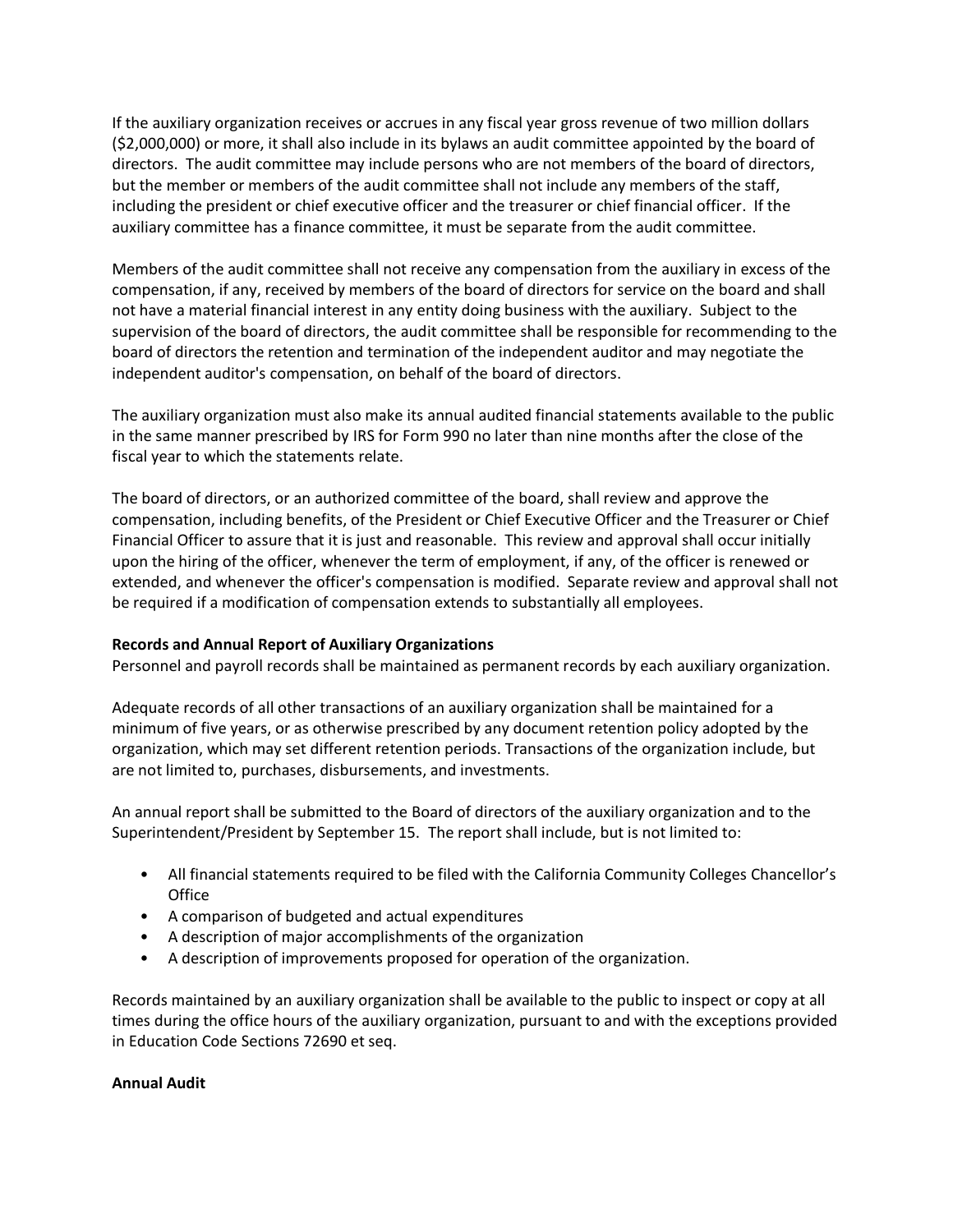Each auxiliary organization shall have an annual fiscal audit of any and all funds. The audit shall be performed by a certified public accountant in accordance with procedures prescribed by the Chancellor. Copies of the annual audit report shall be submitted to the Board of Trustees and to the California Community Colleges Chancellor's Office within 30 days after it is received by the auxiliary organization. Thereafter, it shall be a public record, except as otherwise provided by law. Such audits may be conducted as part of a fiscal audit of the District itself.

Auxiliary organizations shall annually publish an audited statement of their financial condition, which shall be disseminated as widely as feasible and be available to any person on request. A reasonable fee may be charged to cover the costs of providing a copy. An auxiliary organization shall comply with this requirement by:

- Publishing the audited financial statement in a campus newspaper; or
- Publishing a notice in a campus newspaper indicating the on-campus location where copies of the financial statement may be obtained or reviewed; or
- Publishing or noticing the audited statement in a campus bulletin or other appropriate medium if a campus newspaper is unavailable.

The audited financial statements shall also be available for inspection by the Attorney General and shall be made available to members of the public in the same manner prescribed by IRS for Form 990 and no later than nine months after the close of the fiscal year to which the statements relate.

## **Insurance**

An auxiliary organization shall secure and maintain insurance adequate to protect its operations from catastrophic losses and as required by law, including but not limited to, the following:

- Comprehensive general liability;
- Property and extended coverage, when applicable;
- All risks, money and securities;
- Fidelity and performance bonds covering its chief fiscal officer;
- Automotive liability when applicable; and
- Workers' Compensation

In any insurance policy secured by the auxiliary organization, the District shall be named as additional insured.

A copy of each policy or endorsement or insurance certificates setting forth the coverage and limits shall be provided to the District within 30 days from the receipt of the document.

In obtaining the insurance coverage, the auxiliary organization may secure the insurance directly through its own broker or through the District.

### **Auxiliary Organizations: Use of Facilities**

Facilities may be made available by the District to an auxiliary organization to perform the functions specified in these regulations or in an agreement, under the following circumstances: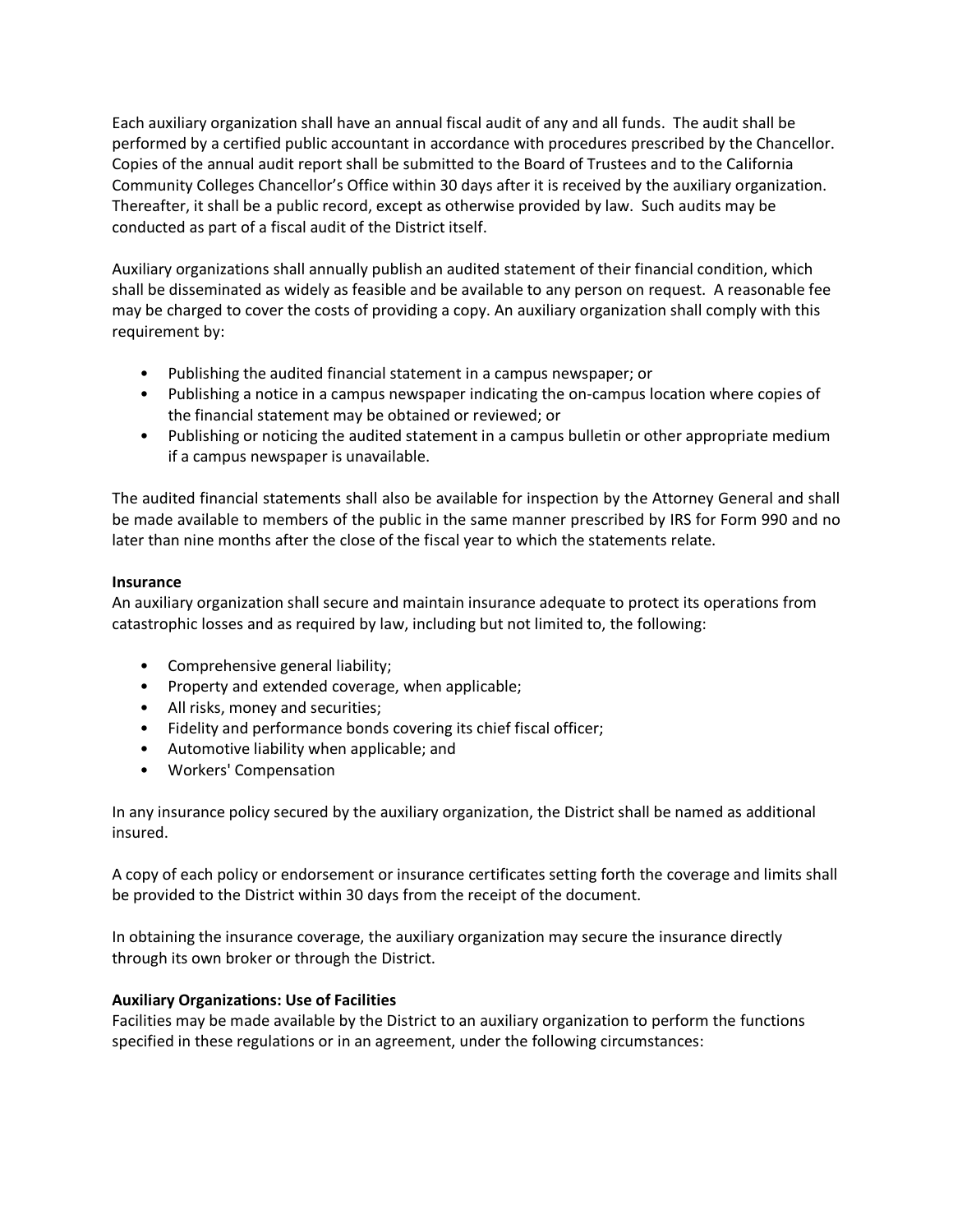- The auxiliary organization may occupy, operate, and use such District facilities as are mutually identified as appropriate for the functions or activities that have been undertaken by the auxiliary organization.
- The auxiliary organization shall pay to the District a charge or rental for the District facilities used by it in connection with the performance of its function or functions.
- The charge or rental to be paid by the auxiliary organization shall not require involved methods of computation, and shall be identified by the District and the auxiliary organization in sufficient time before it is incurred so that the auxiliary organization may determine to what extent it shall be liable.
- The charge or rental to be incurred by an auxiliary organization for use of District facilities shall be incorporated into the agreement between the parties.
- An auxiliary organization shall provide full reimbursement to the District for any services performed by District employees under the direction of the auxiliary organization. Methods of proration where services are performed by District employees for the auxiliary organization shall be simple and equitable.

# **List of Auxiliary Organizations in Good Standing**

Each year, the Superintendent/President shall provide to the Board of Trustees a list of all auxiliary organizations in good standing. All auxiliary organizations which, after periodic review in the manner specified hereinafter in these regulations, are found to be in compliance with applicable laws, policies and regulations shall be included in the list.

When the Superintendent/President has reason to believe that a particular organization should be removed from the list of auxiliary organizations in good standing, a conference shall be held to determine whether such grounds for removal do in fact exist. The Superintendent/President shall be present at the conference, along with other appropriate District representatives, as determined by the Superintendent/President. The District shall give the auxiliary organization Board of Directors reasonable notice that such conference will be held, and representatives of the Board shall be entitled to be present at the conference, and to be heard. The Board of Directors of such organization shall be entitled to participate in this conference, and shall have a minimum of one month's notice to prepare a response to the issues which have been raised.

Based upon such conference, the Superintendent/President shall recommend to the District's Governing Board whether the particular organization shall be removed from the list of auxiliary organizations in good standing. The District's Governing Board may, in its sole discretion, remove such an auxiliary organization from the list, and may make such other provisions consistent with law as may be appropriate with respect to an auxiliary organization not included on the list.

An organization so removed shall not be permitted to do any of the following:

- Use the name of the District;
- Have as a director any official in the District acting in his/her official capacity;
- Operate a commercial service for the benefit of the District or its college; and
- Receive gifts, property or funds to be used for the benefit of the District or its college.

If the auxiliary organization is dissolved or ceases operations upon removal from the list of organizations in good standing, its net assets and liabilities shall be distributed according to the terms of the written agreement between the organization and the District.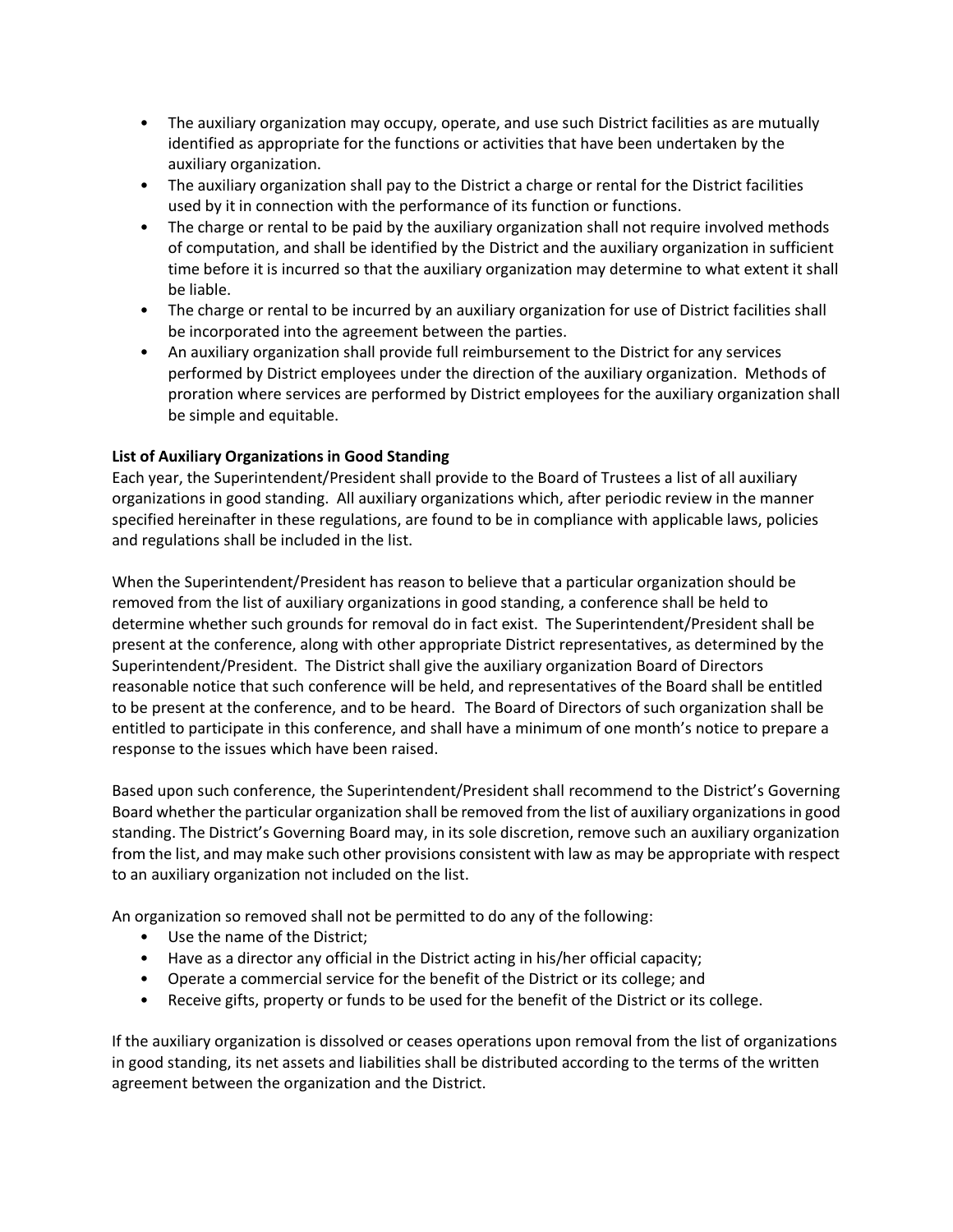### **Limitation on Transfer of Funds to Auxiliary Organizations**

No funds or resources, other than funds or resources derived from gifts or bequests, shall be transferred by the District to any of its auxiliary organizations for the purpose of either avoiding laws or regulations which constrain community college districts or providing the District with an unfair advantage with respect to the application of any state funding mechanism. Such state funding mechanisms include, but are not limited to, general apportionment funding, capital outlay funding, Extended Opportunity Programs and Services funding, and funding for programs and services for disabled students.

#### **Compliance Review by Superintendent/President**

All auxiliary organization procedures and practices shall be reviewed to determine compliance with Education Code Sections 72670 et seq., and the policies, rules and regulations of the Board of Governors, and of the District. The Superintendent/President shall designate the individual to conduct this review, which shall be conducted at the end of the first complete fiscal year after its establishment and at least once every three years thereafter.

When the Superintendent/President's designee determines, after inspection and review, that certain auxiliary organization procedures and practices are not in compliance with policies, rules, and regulations of the Board of Governors and the District, a recommendation concerning the items of noncompliance shall be communicated in writing to the Superintendent/President and to the board of directors of the auxiliary organization. The board of directors shall reply in writing within one month, either describing the actions which will be taken, including time table, to bring procedures and practices into compliance; or describing the reasons why the board considers the procedures already to be in compliance.

If the Superintendent/President's designee considers the proposed corrective actions to be acceptable, the auxiliary organization shall be so informed. A second compliance review shall be held at the end of the time agreed to and the results communicated in writing to the Superintendent/President and to the board of directors.

When the auxiliary organization fails to provide an acceptable proposal for corrective actions or fails to implement successful corrective actions within the agreed upon time, the Superintendent/President shall inform the board of directors of such further action as he/she considers appropriate, which may include a recommendation to the Board of Trustees for termination of the contract.

#### **Revision of Rules and Procedures and Reports to the State Chancellor's Office**

Rules and procedures for the administration of auxiliary organizations may be revised as necessary by the Superintendent/President or designee. The board of directors of each auxiliary organization in good standing shall be promptly notified in writing of such revisions and be informed of the date by which any changes in the organization's procedures must be accomplished.

Any such revisions shall be submitted to the State Chancellor's Office for approval.

The District shall report, as may be required from time to time, on the operation of its auxiliary organizations.

Office of Primary Responsibility: Administrative Services